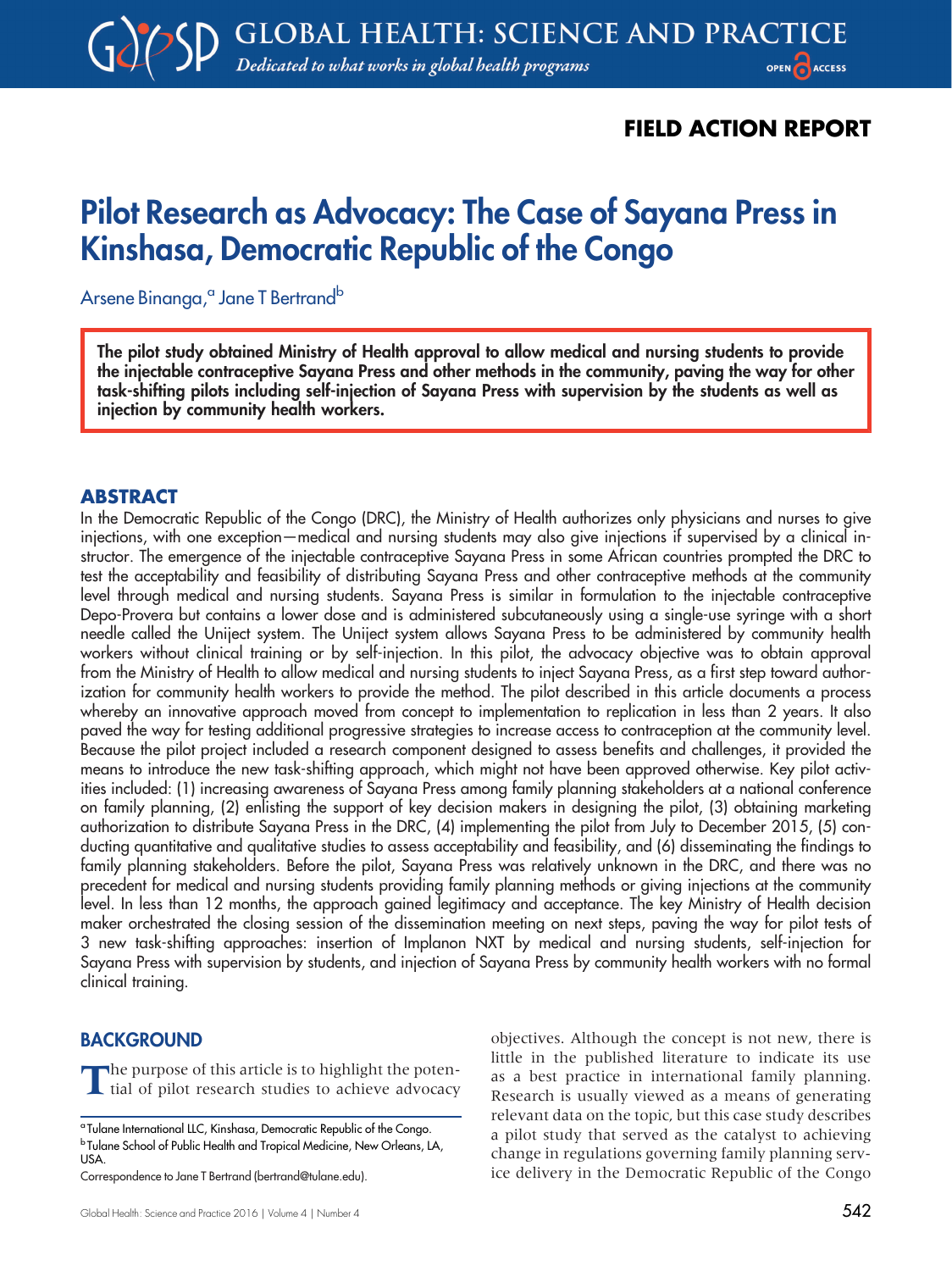(DRC). The pilot study used medical and nursing students to provide the injectable contraceptive Sayana Press (as well as other methods) as a means to increase family planning uptake and the modern contraceptive prevalence rate. Ultimately, the pilot study was designed to pave the way toward subsequent authorization for community health workers to provide Sayana Press.

Advocacy addresses different audiences at different levels. At the global level, family planning advocacy aims to increase investments from multilateral and bilateral donors as well as the private sector in a particular area (e.g., family planning in general or for a specific issue such as contraceptive security). Global advocacy efforts also aim to set health and development goals to which countries will aspire, as in the process surrounding the Sustainable Development Goals. At national and subnational levels, advocacy is frequently used to increase government commitment toward family planning objectives, such as a budget line item for contraceptive procurement or removal of tariffs on the import of contraceptives. It may also be directed to changes in policy or regulations that directly affect the delivery of family planning services, including task shifting to enable lower-level health workers such as nurses to perform clinical procedures previously reserved for physicians.<sup>[1](#page-8-0)</sup>

The global health community increasingly considers advocacy an essential tool to influence financial and political decisions that support access to and use of voluntary high-quality family planning services. Family planning advocacy toolkits present guidelines for developing communication strategies and materials designed to influence policy decisions, including developing an advocacy strategy; engaging policy makers, health sector leaders, community leaders, and the private sector; working with the news media; and other resources.<sup>2</sup> Best practices indicate the need to present reliable data that frame the issue in terms consistent with national priorities, while presenting the material in simple, easyto-comprehend formats.

Advocacy generally employs a combination of evidence and emotional triggers. Advocates seek to gather and analyze existing data (e.g., Demographic and Health Surveys, Multiple Indicator Cluster Surveys, and other countrylevel studies) to inform their strategies, rather than generating their own data.<sup>2</sup> Information alone, however, rarely achieves an advocacy

objective. Qualitative research and the stories of those most affected by a specific policy or programmatic barrier usually complement quantitative data. Well-known and highly respected personalities can bring attention to an issue and deliver messages to a larger and wider audience (e.g., Angelina Jolie as a U.N. Ambassador). According to a 2006 survey in sub-Saharan Africa, respondents trusted faith-based organizations more than they trusted their own national governments; religious leaders are therefore uniquely positioned to reach both men and women to promote family planning and healthy reproductive behaviors.

Despite available guidance on how to use family planning advocacy to achieve objectives, there is limited documentation on the results of these efforts. According to Smith and colleagues, $4$  no studies have specifically investigated decision makers' views on and use of family planning research and advocacy.

## THE ADVOCACY OBJECTIVE OF THE DRC PILOT STUDY

In early 2011 Sayana Press emerged as a promising means of increasing access to modern contraception at the community level in developing countries.[5](#page-8-4) Although its formulation (104 mg of depot medroxyprogesterone acetate per 0.65 mL dose) is similar to Depo-Provera, it contains a lower dose and is administered subcutaneously using a single-use syringe with a short needle called the Uniject system, which can be administered by trained community health workers and clients.

A World Health Organization (WHO) consultation in 2009 approved the use of injections by community health workers, even before Sayana Press became available,<sup>[6](#page-8-5)</sup> and successful pilots using Depo-Provera have been reported from other countries.[7](#page-8-6)[–](#page-8-7)[9](#page-8-8) Studies in Senegal and Uganda have explored acceptability and feasibility of introducing Sayana Press using community health workers, $10$  and a study in Ethiopia explored attitudes toward self-injection.<sup>[11](#page-8-10)</sup>

In the DRC, a regulation limiting the provision of injections to only physicians and nurses represented a major barrier to community-level delivery of Sayana Press. An important exception, however, provided an open door to test an innovative approach—medical and nursing students are allowed to give injections if supervised by a clinical instructor. Thus, in the case study **community level.** 

Effective advocacy efforts usually require quantitative data complemented by qualitative research and stories.

Sayana Press is similar to Depo-Provera, but contains a lower dose and is administered subcutaneously using a singleuse syringe with a short needle, which can be administered by community health workers.

The first objective of the pilot was to obtain approval from the DRC Ministry of Health to allow medical and nursing students to distribute Sayana Press at the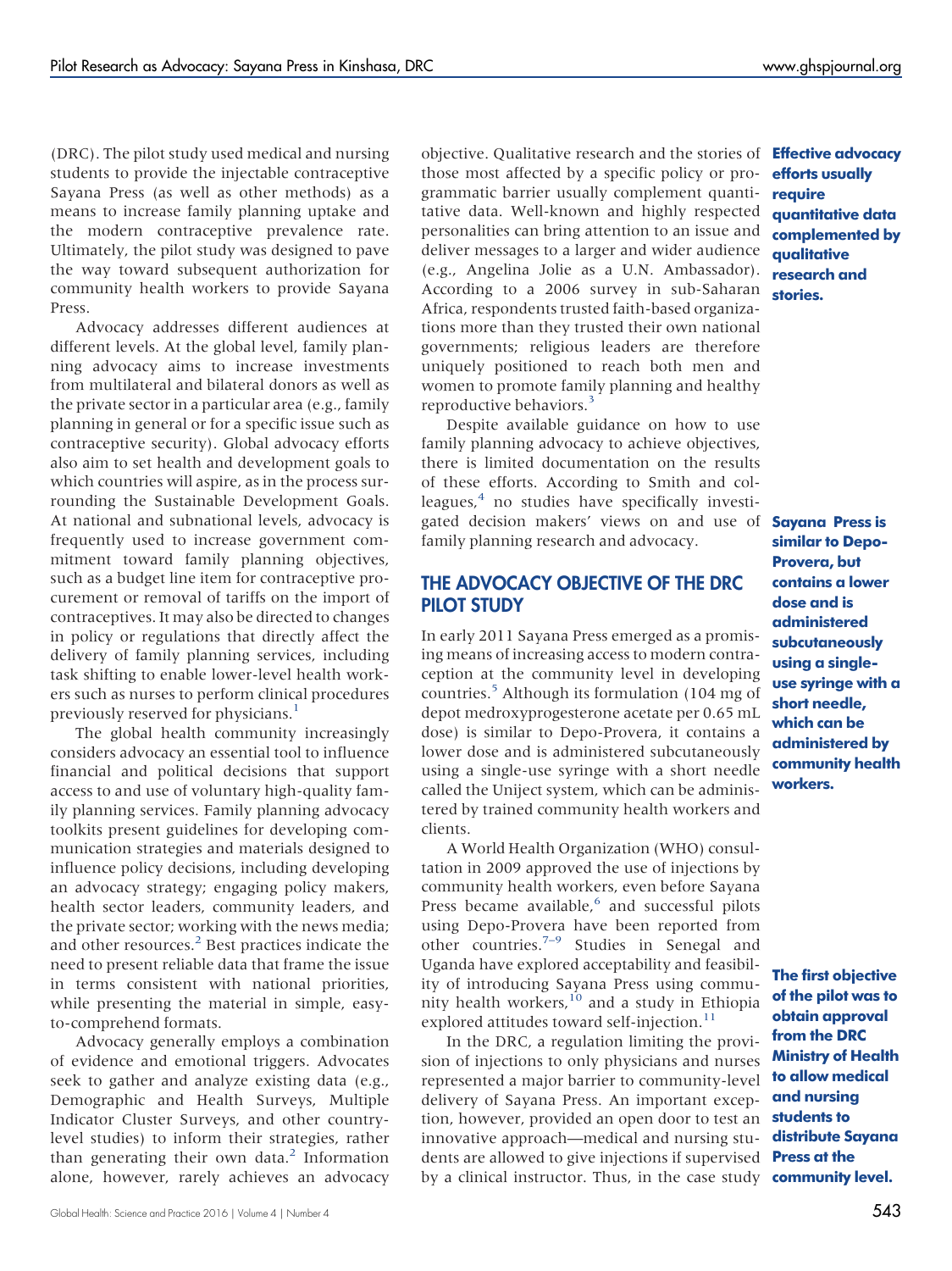presented here, the advocacy objective was to obtain approval from the DRC Ministry of Health to distribute Sayana Press—a new method that was not currently part of the approved method mix—at the community level using medical and nursing students, as a first step toward subsequent testing and eventual authorization for community health workers to provide this method. Not only would this mechanism contribute to increasing access to this new method in the short term, it would also give future doctors and nurses a solid foundation in contraceptive technology and service delivery.

## PLANNING PHASE

Before the pilot began, a series of key activities paved the way to making it a reality: (1) a commitment to community-based distribution of contraception in the national strategic plan for family planning, (2) increased awareness of the new Sayana Press method among stakeholders, (3) the support of key decision makers in the design of the pilot, (4) legal authorization from the Ministry of Health to distribute Sayana Press, and (5) a donation of 60,000 doses from Pfizer through the United Nations Population Fund (UNFPA).

#### Commitment to Community-Based **Distribution**

The Multisectoral Strategic Plan for Family Planning in the DRC: 2014–2020 identified community-based distribution as a key strategy for the country to accelerate achievement of its objective of 19% modern contraceptive prevalence use by 2020. This call for expansion of community-based distribution by the family planning stakeholder community was an important first step leading to the pilot.

#### Increased Awareness of Sayana Press

In the months leading up to the pilot, Tulane University, the organization responsible for its implementation, sought opportunities to increase awareness of this new contraceptive method and the studies taking place in other sub-Saharan African countries. At the Third National Conference on Repositioning Family Planning in the DRC in December 2014, the researchers who also participated in organizing the conference seized the opportunity to widely diffuse information about Sayana Press and

present the pilot experiences in other countries to the community of family planning stakeholders in the DRC. A physician from Senegal leading the Sayana Press initiative in that country gave an overview of the new contraceptive method at one of the early plenary sessions, and a UNFPA consultant working in Burkina Faso led a more clinically oriented session on the method. Seminars were organized in parallel with the conference for the local obstetrics and gynecology, nursing, and midwives societies to further disseminate information about this new method, including the ease of application by non-clinically trained personnel.

#### Support of Key Decision Makers

Because of the regulation that only physicians and nurses can give injections in the DRC, it was unclear whether the Ministry of Health would give its approval to pilot test the use of medical and nursing students to give injections at the community level. It was therefore essential to enlist the support of the Ministry of Health, and in particular 2 departments (Directions) that had jurisdiction over the organizations involved in the pilot: the 10th Direction (10ème Direction) which oversees the National Program of Reproductive Health (Programme National la Santé de la Reproduction, or PNSR), and the 6th Direction (6ème Direction), which oversees the training institutes for nursing through the country.

The researchers obtained agreement from the director of the 10th Direction that he would chair a meeting of key stakeholders in January 2015. The objectives of the meeting were to (1) present the implementation and study design plans for the pilot introduction of Sayana Press; (2) solicit feedback from stakeholders; (3) encourage an open exchange of opinions on the benefits and challenges of this approach; and (4) obtain buy-in among family planning stakeholders for the pilot. Organizing the pilot as a research study that would assess the benefits and limitations of the approach enabled the decision makers to authorize this innovative approach to service delivery, but on a limited scale; further expansion of the approach would depend on the results of the research. Stakeholders were supportive overall and provided valuable feedback and opinions; however, they called for several changes to the plans, including the inclusion of both urban and rural health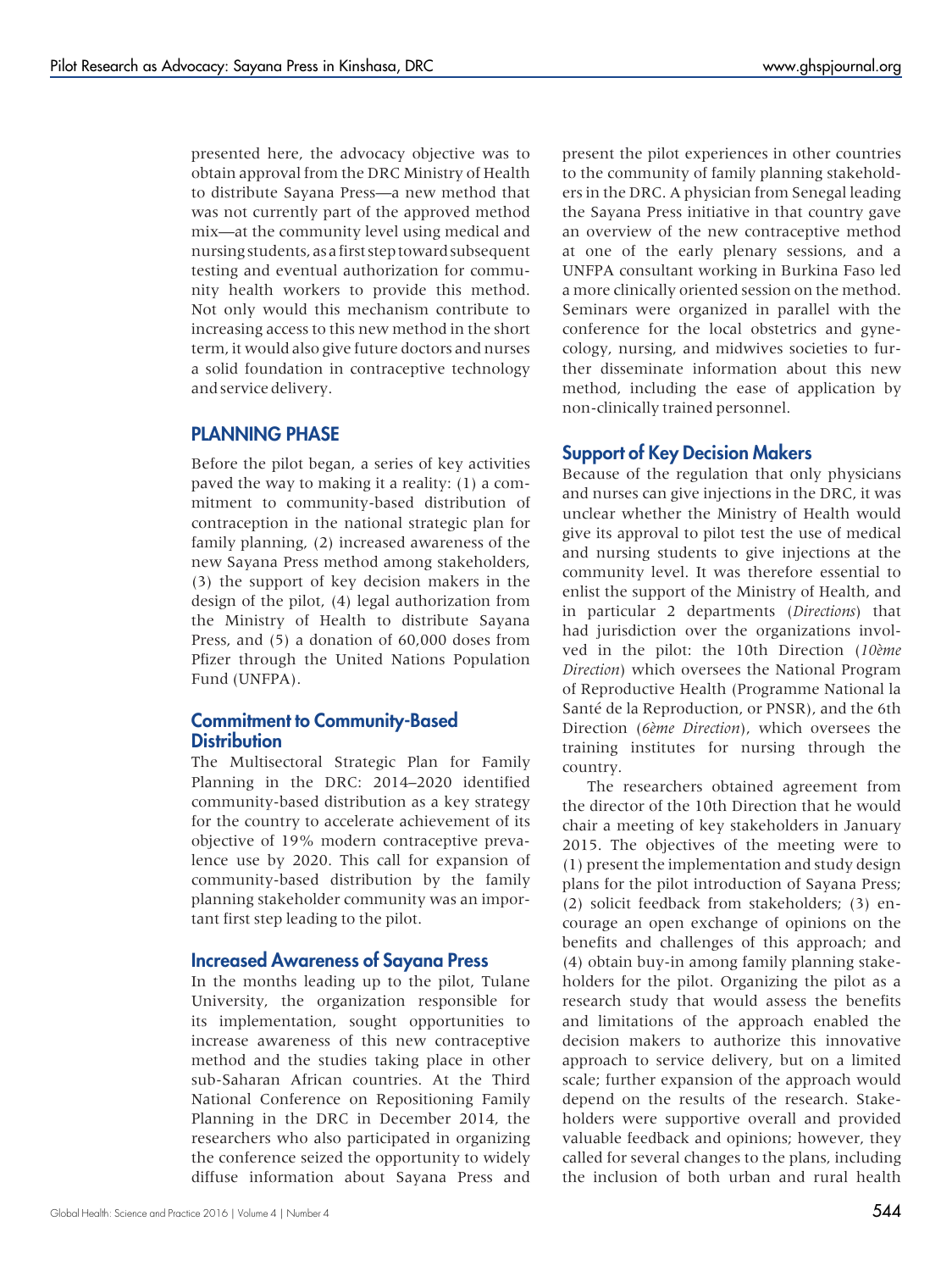zones to make the results more generalizable for subsequent replication. At a follow-up meeting in February 2015, the director of the 10th Direction approved the research pilot.

Given that the research team intended to work through local medical and nursing schools, another key decision maker enlisted for support was the 6th Direction, which oversees nursing training institutes throughout the country. The proposed pilot was expected to appeal to the 6th Direction in several ways. Medical and nursing training institutes traditionally use a curriculum that focuses primarily on clinical care in hospitals and health facilities. The proposed activity would provide students with the experience of working at the community level, thus preparing them for a broader array of tasks in the future. Moreover, it would put students in direct contact with clients and enhance their skills in both counseling and service provision.

A local NGO, Association de Santé et Dévéloppement (Association for Health and Development), was hired to implement the pilot and entered into discussions with the director of the 6th Direction. The initial inquiries met with considerable enthusiasm, for the reasons noted above. The director's support was so enthusiastic that he offered the NGO affordable office space to oversee the initiative in the same building.

## Legal Authorization to Distribute Sayana Press

At a roundtable for government, donors, and partner organizations in December 2014 (in conjunction with the Third National Conference on Repositioning Family Planning in the DRC), the minister of health publicly announced a 1-year approval (also called a waiver) to allow the distribution of Sayana Press in the DRC. In that same month, the 3rd Direction (responsible for pharmaceutical products) issued the marketing authorization (known as AMM, l'autorisation de mise sur le marché) for a 12-month period. With this authorization in place, Pfizer donated 60,000 doses of Sayana Press in March 2015 for the pilot.

## IMPLEMENTATION

In early 2015, 10 medical and nursing training institutes were selected to participate in the pilot. Each one nominated a member of its clinical faculty to serve as a focal point to supervise the students involved in the pilot. Members of the PNSR

and several family planning implementing organizations developed the training curriculum and materials. In April and May 2015, 135 medical and nursing students received 7 days of training on multiple aspects of service delivery: contraceptive technology, management of side effects, eligibility and delivery of 4 methods (condoms, pills, CycleBeads, and Sayana Press), and procedures for referring interested clients to a nearby health center for clinical methods (e.g., intrauterine devices and implants). The students also participated in a 1-day field practicum, in which they gave family planning counseling, screened clients for eligibility, provided the 4 contraceptive methods to interested clients, and made referrals in a real-life community setting.<sup>[12](#page-9-0)</sup>

The pilot officially began in July 2015. The delivery of contraceptive methods took several forms: (1) campaign days, in which a group of approximately 15 to 20 medical and nursing students provided counseling and contraception to women from the community who had been informed of the opportunity to get free contraceptive services on a specific day; (2) house-tohouse visits to counsel women and couples on the use of family planning (with delivery of methods to interested, eligible women); and (3) distribution of contraception on campuses or other sites in the community.<sup>[12](#page-9-0)</sup> The medical and nursing students were referred to as communitybased distribution agents (distributeurs à base communautaire, or DBC). When given the choice of 4 methods available on-site and others available through referral to a nearby health facility, approximately one-quarter of clients chose Sayana Press on-site.

During the implementation of the pilot and related research, the researchers regularly updated the directors of the 6th and 10th Directions, but did not involve them directly in the routine operations of the pilot.

## KEY FINDINGS FROM THE RESEARCH **COMPONENT**

The research component of the pilot used mixed methods. The quantitative research consisted of 3 surveys: one among acceptors of Sayana Press  $(n = 374)$  who were interviewed directly after receiving Sayana Press, a second among 252 of the original 374 respondents at a 3-month follow-up, and a third among 124 of the 135 medical and nursing students who had

Service provision took several forms: through specific campaign days, house-tohouse visits, and distribution on campuses or other community sites.

#### **Critical**

milestones for the pilot included temporary legal authorization from the Ministry of Health allowing distribution of Sayana Press, marketing authorization for the method, and a donation of 60,000 doses from Pfizer.

10 medical and nursing training institutes were selected to participate in the pilot.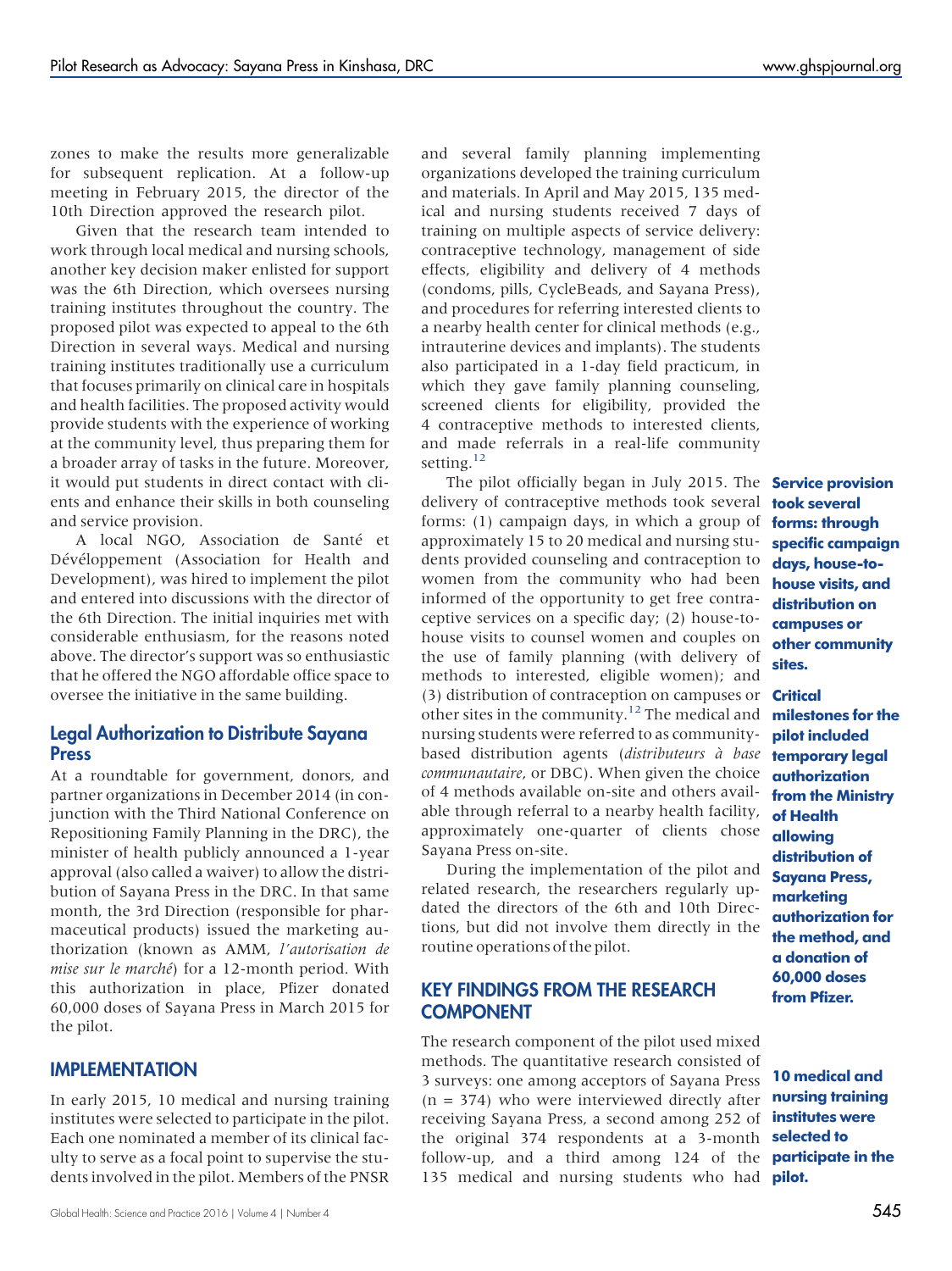participated, to assess their experience as community-based distributors. The qualitative component consisted of in-depth interviews with 29 key informants: Ministry of Health personnel in decision-making positions, the chief medical officers for selected health zones, nurses in fixed facilities, and staff from the organiza-

Key decision makers in family planning were supportive of the pilot overall and favored its expansion.

Among all Sayana Press acceptors, about half had never used contraception, including traditional methods.

The vast majority of medical and nursing students expressed satisfaction in serving as communitybased agents, and more than 95% would recommend it to others.

tions that implemented the pilot. Key findings from the quantitative surveys

and qualitative in-depth interviews are summarized below. Full results from the quantitative surveys will be published separately.

#### Acceptors of Sayana Press

Among all Sayana Press acceptors, 51.6% had never used contraception, including traditional methods. Overall, their experience with Sayana Press was positive; 87.4% encountered no problems. Just over half (58.5%) felt some pain at the time of the injection, but only 9.7% reported pain afterward and 3.4% had side effects. Among acceptors who attended their follow-up appointment 3 months after the first injection, 92.3% received a second injection. The large majority was satisfied with the counseling and services received from the medical and nursing students.

## Medical and Nursing Students

Six months after implementation began, 92% of students were still participating in the project. Of these, 46.8% were medical students and 53.2% were nursing students. The median age was 22 years old and most of the students (71.8%) were women. More than 90% reported that the community was favorable toward their services. The vast majority expressed satisfaction in serving as community-based distributors, and more than 95% would recommend it to others. Their primary complaint was lack of remuneration, followed by insufficient supervision and contraceptive stock-outs.

#### Key Informants

Overall, key informants in decision-making positions (Ministry of Health personnel, chief medical officers for health zones, nurses, and staff from implementing organizations) responded positively to the pilot study and the strategy of using medical and nursing students as community-based distributors. They had not heard of opposition specifically directed toward Sayana Press or the pilot introduction, although

there was a low level of opposition to family planning in general. Key informants stressed the need for careful training of communitybased distributors. Zonal health authorities were also amenable to the community-based distribution method and were unaware of opposition at the community level. All favored expansion to other health zones, especially those that are heavily populated. The key informants cited several challenges: scheduling conflicts between students' academic program and the pilot, recurrent issues with contraceptive resupply of the community-based distributors, incomplete reporting of service statistics by the students on the distribution of products, and uneven responsiveness of the focal points in different training institutes. Despite these challenges, the staff involved in implementing the pilot were uniformly supportive of this method of using students to distribute contraception at the community level and encouraged its expansion to other training schools and other provinces.

## DISSEMINATION OF THE FINDINGS

In December 2015, the research team held a 1-day dissemination event at a hotel in Kinshasa with more than 80 participants. The audience for this event included the primary family planning stakeholders: representatives from the PNSR and the Programme National de Santé de l'Adolescent (National Program for Adolescent Health), other Ministry of Health authorities, family planning implementing organizations, military and police, faith-based-organizations, donors (e.g., U.S. Agency for International Development [USAID], UNFPA, WHO), and university researchers, among others.

The moderator was a well-known and highly respected figure in the local family planning community, which enabled the director of the 10th Direction to focus on presentations and provide commentary during the event. The program covered a series of topics: Sayana Press as a new method, details about the pilot implementation process, testimonials of focal points (supervisors) from several training institutes, and testimonials of 4 participating medical and nursing students. In later sessions, the research team presented highlights from the surveys of acceptors (on the day of the injection and 3 months later), the survey of students participating in the pilot, and a summary of the key informant interviews. From the tone of the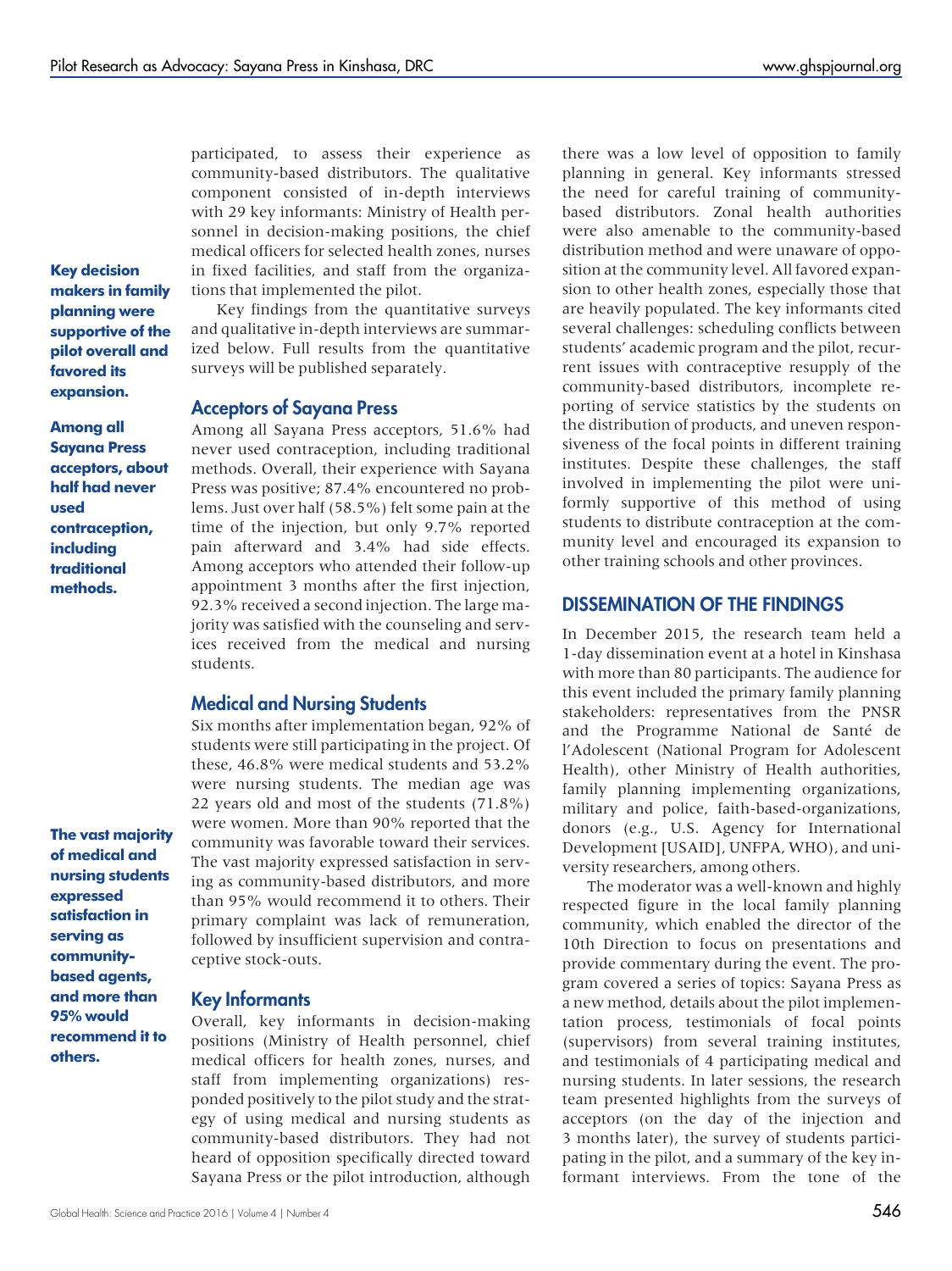

discussion, the majority of the audience seemed amenable to the use of medical and nursing students to deliver Sayana Press.

A highlight of the advocacy process was in the final session of the dissemination event on next steps, led by the director of the 10th Direction. Rather than having the director or research team outline possible next steps, the director encouraged stakeholders to recommend possible variations for further testing. The audience collectively volunteered 17 approaches, for example, replicating the model in other provinces, using a similar approach in military and police health zones, having community-based workers (who receive short-term training to perform a specific task) deliver Sayana Press at the community level, piloting self-injection of

Sayana Press, and conducting a similar pilot introduction of Implanon NXT (a contraceptive implant preloaded in a disposable applicator) by medical and nursing students, among others. Participants publicly endorsed the use of students as distributors of Sayana Press at the community level and called for the piloting of additional approaches that were very progressive by local standards. The director of the 10th Direction implicitly endorsed the pilot by encouraging the audience to recommend related pilots. Moreover, the final report of the research results for the pilot was issued with his signature.

Figure 1 summarizes the sequence of steps **for replicating** that led to the achievement of the advocacy **variations of the** objective: the DRC government approval of **pilot.** 

At an event to disseminate the findings of the pilot, 80 key family planning stakeholders publicly endorsed the use of students as distributors of Sayana Press at the community level and called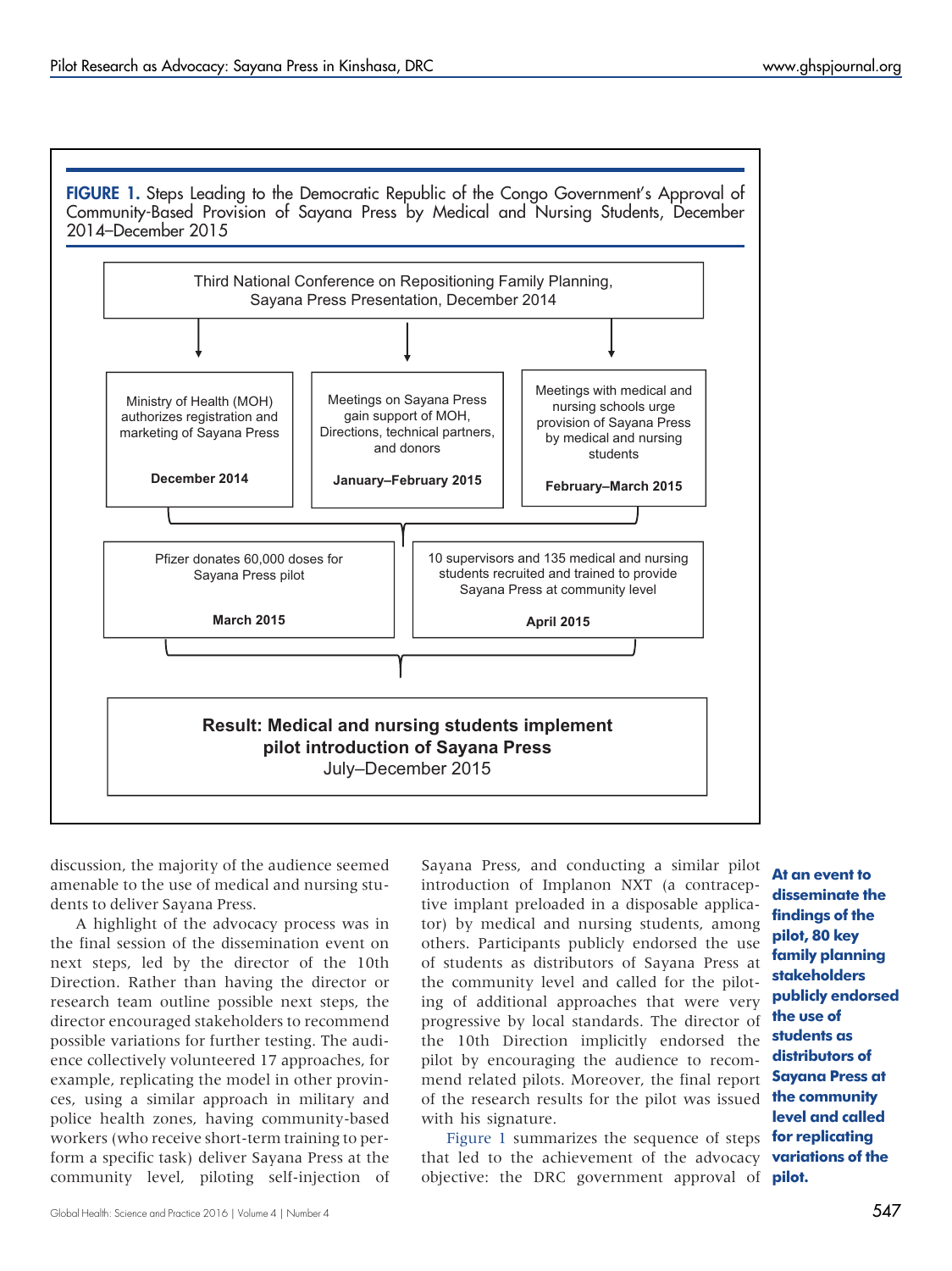<span id="page-6-0"></span>

community-based provision of Sayana Press by medical and nursing students. Figure 2 illustrates how this type of policy change influences access to contraception and increases contraceptive uptake.

## RAPID DIFFUSION, REPLICATION, AND TESTING

In early 2015 before the pilot, Sayana Press was relatively unknown, and there was no precedent for having medical and nursing students give injections at the community level. In less than a year, the approach gained legitimacy and acceptance. Both the 6th and 10th Directions were anxious to know what plans were under way to expand the use of students as community-based providers of Sayana Press (and other contraceptive methods) and when the next round of pilot introductions would begin. Within 12 months of the results dissemination, multiple activities were under way that built on the original pilot:

- Institutionalizing the use of medical and nursing students within the 6th **Direction.** A private donor came forward to fund the institutionalization of the approach through the 6th Direction, which will involve developing a more comprehensive module on contraceptive technology as part of preservice training and making community-level service provision a routine part of the students' training and as part of the health information system.
- Replicating the approach in another **province.** In October 2016, 119 nursing students received training as community-based distributors in Matadi, provincial capital of Kongo Central, and began providing Sayana Press, Implanon NXT, pills, male condoms, and CycleBeads at the community level.
- Recruiting similar cadres of workers to distribute Sayana Press. Several organizations funded by USAID recruited students

The pilot began with an innovative approach and moved from concept to implementation to replication in less than 2 years.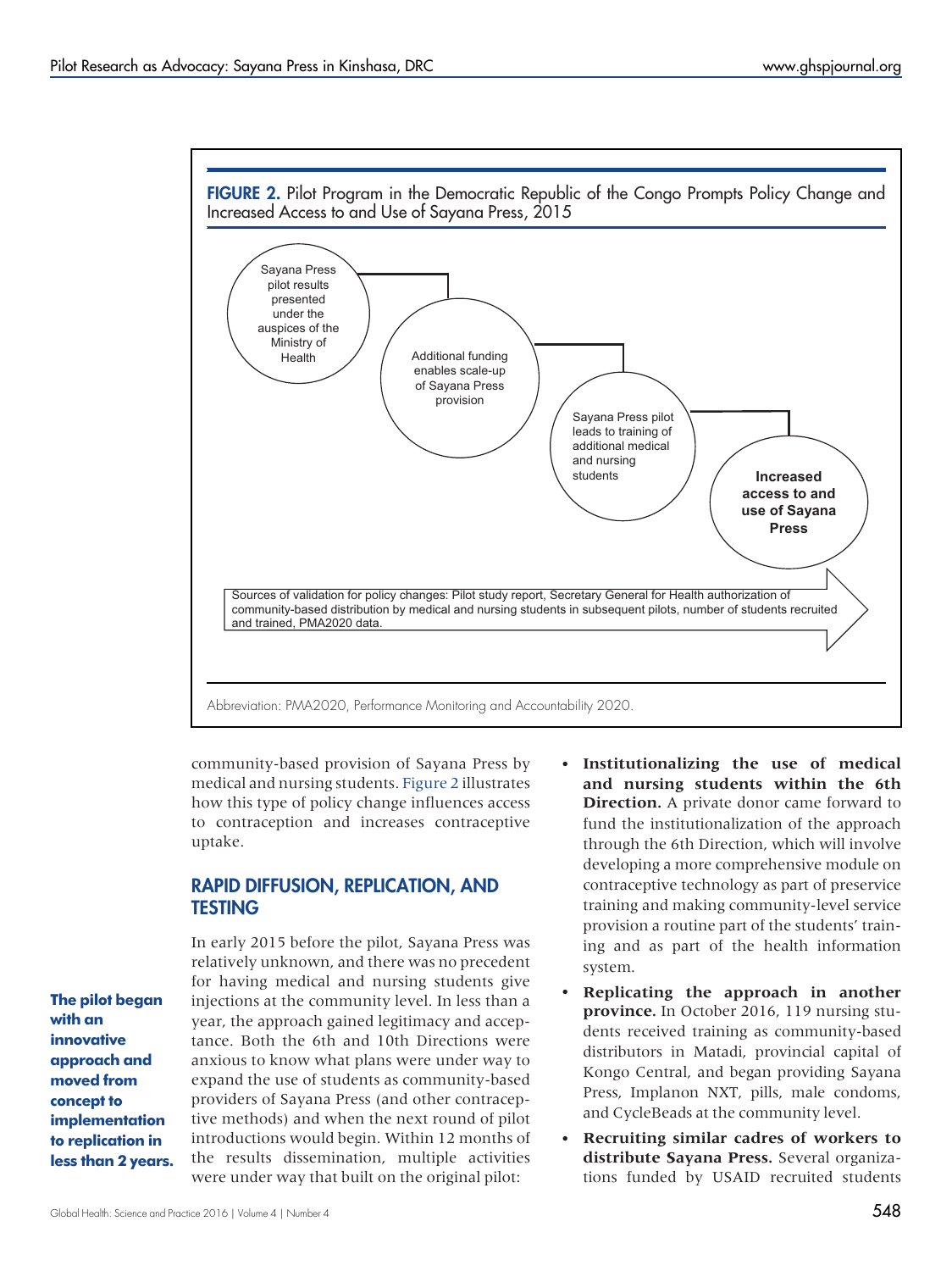and similar cadres (Red Cross workers) in other provinces to undertake communitylevel work in their projects.

- Conducting additional pilot research projects. Two new research pilots began in Kinshasa in late 2016 to test the use of medical and nursing students to (1) train women in self-injection of Sayana Press, and (2) insert Implanon NXT at the community level. A third pilot will begin in early 2017 to test the use of community health workers (who receive short-term training to perform specific tasks) to provide Sayana Press as part of an ongoing community-based distribution program. The Secretary General for Health authorized these 3 new pilots in a letter dated June 29, 2016 (N°MS.1251/SG/GM/1486/ MK/2016).
- Training medical and nursing students to deliver an expanded package of services. A major donor came forward with additional funding to test the effectiveness of students in the provision of integrated maternal and child health and family planning services for first-time mothers ages 15 to 24. This gendertransformative project also incorporates the fathers of the babies as part of the population that would benefit from the intervention.

There were other positive outcomes from the Sayana Press pilot. The inclusion of the larger family planning stakeholder community in the initial deliberations over the pilot engendered support for and use of the final results. The positive findings from the pilot encouraged 2 major contraceptive donors—USAID and UNFPA—to procure larger quantities of the product to respond to the potential large demand for Sayana Press generated through other projects. The 2 social marketing projects based in Kinshasa also intensified their promotion of Sayana Press following the pilot.

## KEY SUCCESS FACTORS

There is nothing novel in the concept of doing local research on issues that have been researched elsewhere as a means of obtaining local buy-in for innovative approaches. What is remarkable in this particular pilot is how fast the change took place. Although one cannot say with certainty what triggered the rapid change, several factors appear to have played a role.

First, the environment was ripe for innovation in the area of family planning. Since 2012, the DRC government has shown increasing po-litical will toward family planning.<sup>[13](#page-9-1)</sup> The Prime Minister's Office has repeatedly linked the demographic dividend to the country's aspirations to be an emerging nation by 2030. The international donor community has reacted very favorably, both in terms of additional financial support to family planning initiatives and visibility in international fora (e.g., the invitation of the prime minister to address the closing plenary session at the 2016 International Conference on Family Planning in Nusa Dua, Indonesia.)<sup>[14](#page-9-2)</sup> The DRC has often lagged in development initiatives, as reflected by its high maternal and infant mortality rates. Yet in family planning, the DRC is emerging as a regional leader. The momentum around family planning in the DRC created an environment that was ripe for another progressive step in family planning: authorization of the distribution of Sayana Press at the community level.

Second, the research component of the pilot allowed for experimentation with the approach on a limited basis without requiring a large-scale policy change. Policy makers could reduce their political liability by withholding authorization on a larger scale, pending results of the pilot. If successful, they had evidence with which to support the expansion of the approach beyond the pilot sites. If unsuccessful, they could withhold approval, either entirely or pending modifications to the design.

## LESSONS LEARNED

Advocacy efforts require tailoring to specific countries because of differences in political, social, legal, and economic contexts. However, certain lessons from this experience in Kinshasa are likely applicable to other advocacy efforts:

1. There was clear political commitment to family planning and to community-based distribution as reflected in the National Multisectoral Strategic Plan for Family Planning: 2014–2020, which called for community-based distribution as a means to increase contraceptive access and thus increase the modern contraceptive prevalence rate to 19% by 2020.

Other outcomes of the pilot included the procurement of larger quantities of Sayana Press by 2 major contraceptive donors and intensified efforts among social marketing projects in Kinshasa to promote the method.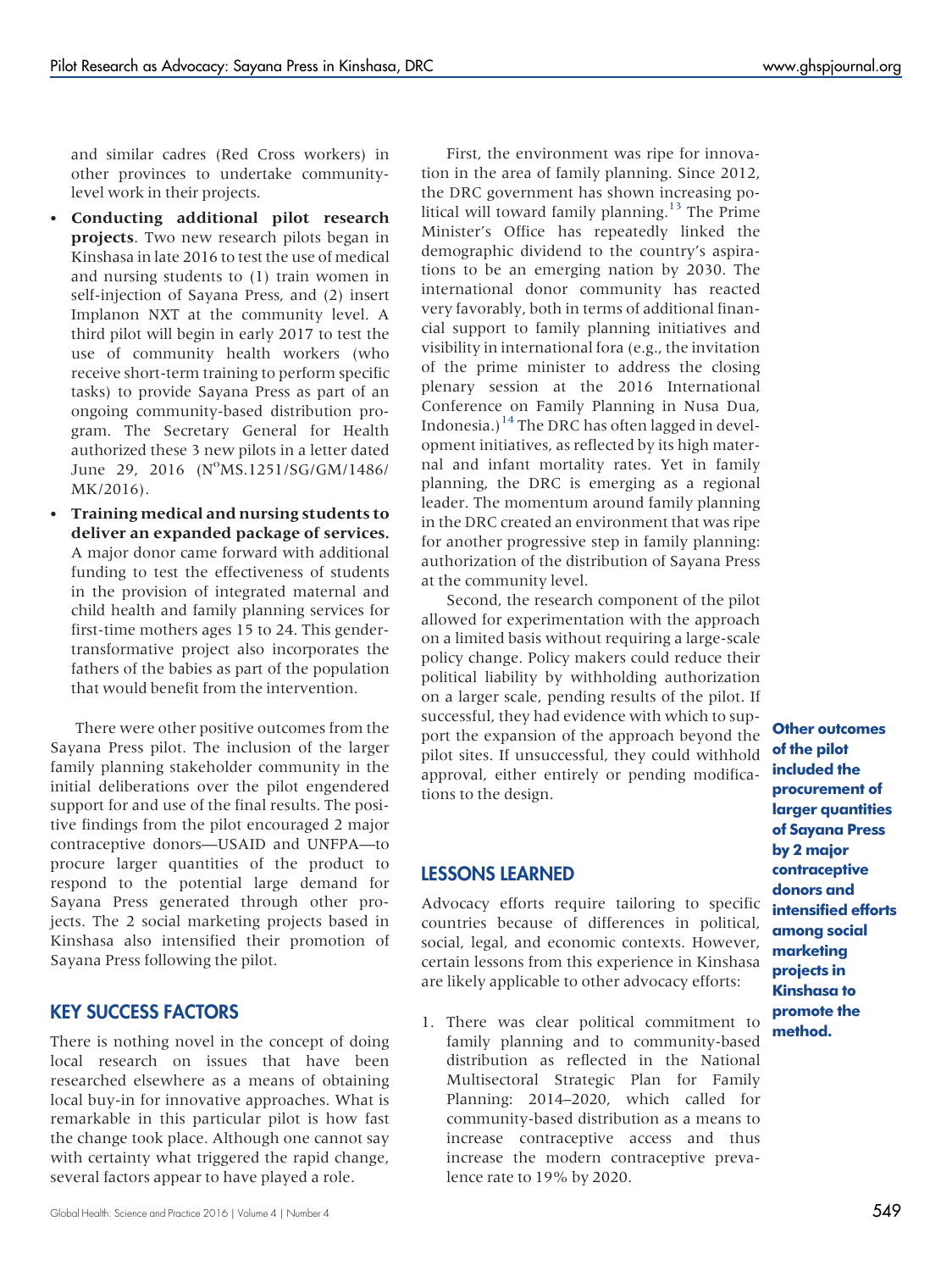- 2. A clear and achievable advocacy objective was set and informed by a group of influential and knowledgeable stakeholders.
- 3. Relevant decision makers were identified and enlisted from the start, not only to participate but to take a lead role in shaping the design of the research pilot.
- 4. The involvement of family planning stakeholders (including policy makers) in developing consensus on the design contributed to the success of this pilot and opened doors to next steps.
- 5. The research team cleared the necessary legal hurdles (obtaining authorization for the entry of Sayana Press into the local pharmaceutical market) with the support of local officials.
- 6. The pilot involved 3 Directions within the Ministry of Health, all of whom played a key role in its success.
- 7. The design lent itself to replication to other provinces and institutionalization within the Ministry of Health.<sup>15</sup>

## FINAL REFLECTIONS

We acknowledge that advocacy has limitations. It relies on a range of expertise to inform objectives and to implement policies and programs. Rarely do we have a counterfactual of what would have happened in the absence of the advocacy initiative. Moreover, serendipitous events can occur that either facilitate or hinder an advocacy effort. As a result, evaluation of the role of advocacy in improving health conditions may not be definitive. For example, [Figure 2](#page-6-0) points to plausible pathways by which advocacy influences behavioral outcomes among the target population, but it does not demonstrate cause and effect.

Curiously, the strength of this pilot was not in the precise findings it obtained but rather the process used in designing, implementing, researching, and disseminating the results publicly to a large group of relevant stakeholders. This being said, it is essential that the research methodology used to support advocacy objectives be of the highest quality, and that results—both positive and negative—be disseminated.

Acknowledgments: This article was developed under grant #OPP1117997 awarded to the Tulane University School of Public Health and Tropical Medicine by the Bill & Melinda Gates Foundation. The findings and conclusions contained within are those of the authors and do not necessarily reflect positions or policies of the Bill & Melinda Gates Foundation. The authors wish to thank Perri Sutton for her diligent oversight of the work under this grant. Beth Fredrick and Kate Barrett of the Advance Family Planning Project at the Johns Hopkins Bloomberg School of Public Health provided valuable editorial suggestions to this article.

Competing Interests: None declared.

#### **REFERENCES**

- <span id="page-8-0"></span>1. Kusi-Appouh D, Acquah A, Tabsoba P. The jagged road to a policy change: increasing access to family planning using community health nurses. Presented at: Population Association of America 2016 Annual Meeting; 2016 Mar 31–Apr 2; Washington, DC. Poster available from: [http://evidenceproject.](http://evidenceproject.popcouncil.org/wp-content/uploads/2016/04/Kusi-Aouh_PAA-2016_Jagged-Road-to-Policy-Change-for-CHNs_Evidence-Project.pdf) [popcouncil.org/wp-content/uploads/2016/04/Kusi-Aouh\\_](http://evidenceproject.popcouncil.org/wp-content/uploads/2016/04/Kusi-Aouh_PAA-2016_Jagged-Road-to-Policy-Change-for-CHNs_Evidence-Project.pdf) [PAA-2016\\_Jagged-Road-to-Policy-Change-for-CHNs\\_Evidence-](http://evidenceproject.popcouncil.org/wp-content/uploads/2016/04/Kusi-Aouh_PAA-2016_Jagged-Road-to-Policy-Change-for-CHNs_Evidence-Project.pdf)[Project.pdf](http://evidenceproject.popcouncil.org/wp-content/uploads/2016/04/Kusi-Aouh_PAA-2016_Jagged-Road-to-Policy-Change-for-CHNs_Evidence-Project.pdf)
- <span id="page-8-1"></span>2. World Health Organization, Regional Office for Africa; U.S. Agency for International Development; Population Reference Bureau; Academy for Educational Development (AED). Repositioning family planning: guidelines for advocacy action. Washington (DC): AED; 2008. Available from: [http://www.prb.](http://www.prb.org/pdf08/familyplanningadvocacytoolkit.pdf) [org/pdf08/familyplanningadvocacytoolkit.pdf](http://www.prb.org/pdf08/familyplanningadvocacytoolkit.pdf)
- <span id="page-8-2"></span>3. Allison A, Foulkes E. Engaging faith leaders in family planning: a review of the literature plus resources. Federal Way (WA): World Vision; 2014. Available from: [https://www.worldvision.org/](http://www.worldvision.org/sites/default/files/pdf/Engaging-Faith-Leaders-Family-Planning.pdf) [sites/default/files/pdf/Engaging-Faith-Leaders-Family-Planning.](http://www.worldvision.org/sites/default/files/pdf/Engaging-Faith-Leaders-Family-Planning.pdf) [pdf](http://www.worldvision.org/sites/default/files/pdf/Engaging-Faith-Leaders-Family-Planning.pdf)
- <span id="page-8-3"></span>4. Smith E, Musila R, Janssens W, Murunga V, Godbole R. An assessment of family planning decision makers and advocates needs and strategies in three East African countries. Int Perspect Sex Reprod Health. 2015;41(03):136–144. [CrossRef](http://dx.doi.org/10.1363/4113615). **[Medline](http://www.ncbi.nlm.nih.gov/pubmed/26600567)**
- <span id="page-8-4"></span>5. Spieler J. Sayana® Press: can it be a game changer for reducing unmet need for family planning? Contraception. 2014;89(5):335– 338. [CrossRef](http://dx.doi.org/10.1016/j.contraception.2014.02.010). [Medline](http://www.ncbi.nlm.nih.gov/pubmed/24703826)
- <span id="page-8-5"></span>6. World Health Organization; U.S. Agency for International Development; Family Health International (FHI). Community-based health workers can safely and effectively administer injectable contraceptives: conclusions from a technical consultation. Research Triangle Park (NC): FHI; 2009. Available from: [http://www.who.](http://www.who.int/reproductivehealth/publications/family_planning/WHO_CBD_brief.pdf) [int/reproductivehealth/publications/family\\_planning/WHO\\_](http://www.who.int/reproductivehealth/publications/family_planning/WHO_CBD_brief.pdf) [CBD\\_brief.pdf](http://www.who.int/reproductivehealth/publications/family_planning/WHO_CBD_brief.pdf)
- <span id="page-8-6"></span>7. Stanback J, Mbonye AK, Bekiita M. Contraceptive injections by community health workers in Uganda: a nonrandomized community trial. Bull World Health Organ. 2007;85(10):768–773. [CrossRef](http://dx.doi.org/10.2471/BLT.07.040162). [Medline](http://www.ncbi.nlm.nih.gov/pubmed/18038058)
- <span id="page-8-7"></span>8. Chin-QueeD, Bratt J, Malkin M, Nduna MM, Otterness C, Jumbe L, et al. Building on safety,feasibility, and acceptability: the impact and cost of community health worker provision of injectable contraception.GlobHealth SciPract. 2013;1(3):316–327.[CrossRef.](http://dx.doi.org/10.9745/GHSP-D-13-00025)[Medline](http://www.ncbi.nlm.nih.gov/pubmed/25276547)
- <span id="page-8-8"></span>9. Injectable contraception provided by community-based health workers: one important step toward meeting unmet need. Glob Health Sci Pract. 2013;1(3):287–288.[CrossRef](http://dx.doi.org/10.9745/GHSP-D-13-00152).[Medline](http://www.ncbi.nlm.nih.gov/pubmed/25276541)
- <span id="page-8-9"></span>10. Burke HM, Mueller MP, Packer C, Perry B, Bufumbo L, Mbengue D, et al. Provider acceptability of Sayana® Press: results from community health workers and clinic-based providers in Uganda and Senegal. Contraception. 2014;89(5):368–373. [CrossRef.](http://dx.doi.org/10.1016/j.contraception.2014.01.009) [Medline](http://www.ncbi.nlm.nih.gov/pubmed/24576792)
- <span id="page-8-10"></span>11. Keith B, Wood S, Chapman C, Alemu E. Perceptions of home and self-injection of Sayana® Press in Ethiopia: a qualitative study. Contraception. 2014;89:379–384. [CrossRef.](http://dx.doi.org/10.1016/j.contraception.2013.12.010) [Medline](http://www.ncbi.nlm.nih.gov/pubmed/24529492)